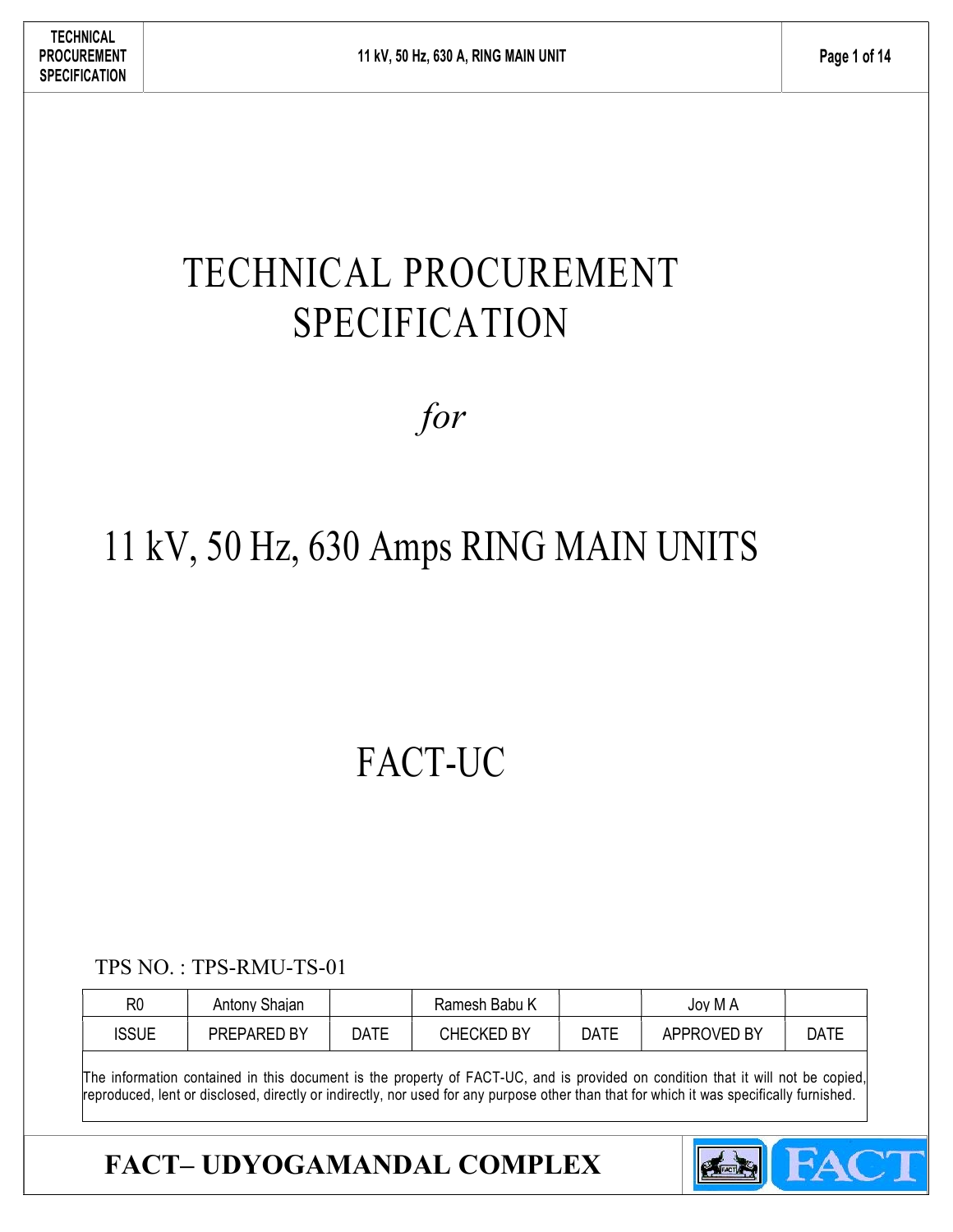#### TABLE OF CONTENTS

#### PAGE No.

| $\mathbf 1$        |                                                               |    |
|--------------------|---------------------------------------------------------------|----|
| 2.                 |                                                               |    |
| 3.                 |                                                               |    |
| $\boldsymbol{4}$ . |                                                               |    |
| 5 <sub>1</sub>     |                                                               |    |
| 6.                 |                                                               |    |
| 7 <sub>1</sub>     |                                                               |    |
| 8.                 |                                                               |    |
| 9.                 |                                                               |    |
| 10.                |                                                               |    |
| 11.                |                                                               |    |
| 12.                |                                                               |    |
| 13.                |                                                               |    |
| 14.                |                                                               |    |
| 15.                |                                                               |    |
| 16.                |                                                               |    |
| 17.                |                                                               |    |
|                    |                                                               |    |
|                    | ANNEXURE - I : TECHNICAL PARTICULARS (To be filled by Vendor) | 11 |
|                    | ANNEXURE - II : PRICE BID FORMAT                              | 12 |
|                    | ANNEXURE - III : COMPLIANCE STATEMENT                         | 13 |
|                    | ANNEXURE-IV : SCHEMATIC DIAGRAM                               | 14 |

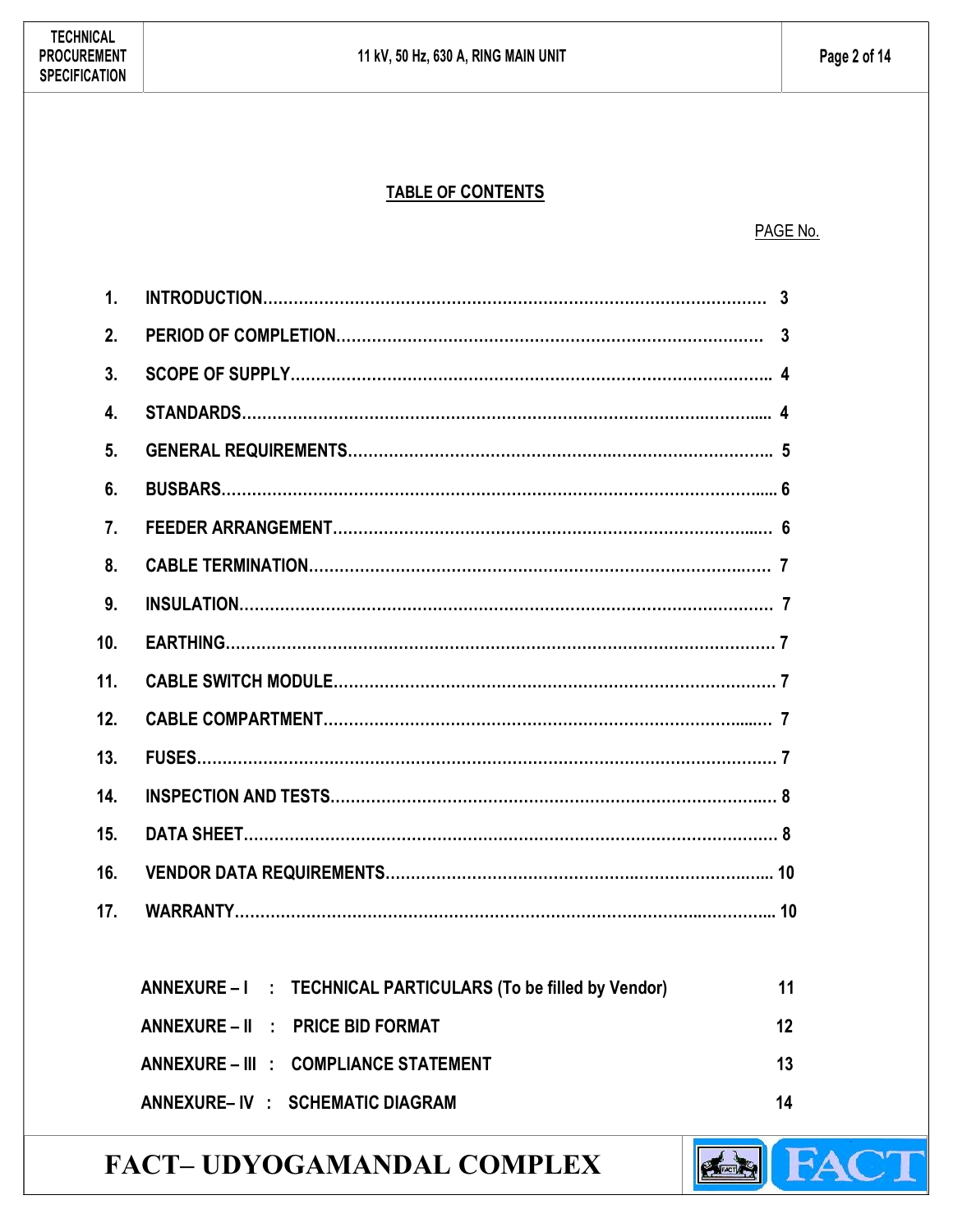#### 1. INTRODUCTION

- 1.1. This specification gives minimum user requirements for a new 11 kV, 50 Hz, 630 A Ring Main Units (RMU) to be provided in the indoor substations of FACT Udyogamandal, Cochin, Kerala.
- 1.2. Fertilisers And Chemicals Travancore (FACT) is a Government of India Enterprise engaged in manufacture of fertilizer, chemical & petrochemical products, engineering consultancy and engineering fabrication. FACT-Udyogamandal Complex (FACT-UC) is a division of FACT located at Udyogamandal, Kochi, Kerala that manufactures intermediates and products like sulphuric acid, oleum, ammonia, ammonium phosphate, ammonium sulphate, caprolactum etc.
- 1.3. Vendor's scope shall include design, manufacture, testing, documentation, packing, dispatch, supply and commissioning assistance of RMU, as further described in sections that follow.
- 1.4. The feeder details of proposed RMU are provided in the data sheet.
- 1.5. The proposed RMU's are intended to commission in three substations in ring connection, sited at FACT Udyogamandal Township. Two RMUs feeds 500kVA transformers each and one RMU feeds 250kVA transformer.
- 1.6. The electrics supplied shall be complete with all accessories and shall comply with all required statutory requirements and standards.
- 1.7. The workmanship and the entire construction shall be in accordance with IS/IEC.
- 1.8. The vendor shall provide warranty for the RMU as specified in section 17 herein.
- 1.9. This is a two bid enquiry with Pre-Qualification Criteria. An unpriced copy of the price bid as specified in Annexure II shall be attached with the technical bid for technical evaluation.
- 1.10. Only offers that comply with the requirements as specified in the bid documents and specification shall be considered for further evaluation. If the vendor however finds some deviation unavoidable, such deviations shall be clearly mentioned in the compliance and deviation statement in the specified format with proper justification. The purchaser reserves the right to reject or accept the offer with such deviations.

#### 2. PERIOD OF COMPLETION

2.1. The vendor shall complete the supply of the RMU within a period of 20 weeks from date of final drawing review/approval. The drawings for review/approval shall be submitted within 10 days from the date of LOI. Revised final drawings for final approval, after incorporating the all comments/ changes from Purchaser, if any, shall be submitted within 10 days from date of intimation of comments/ changes in drawing from Purchaser.

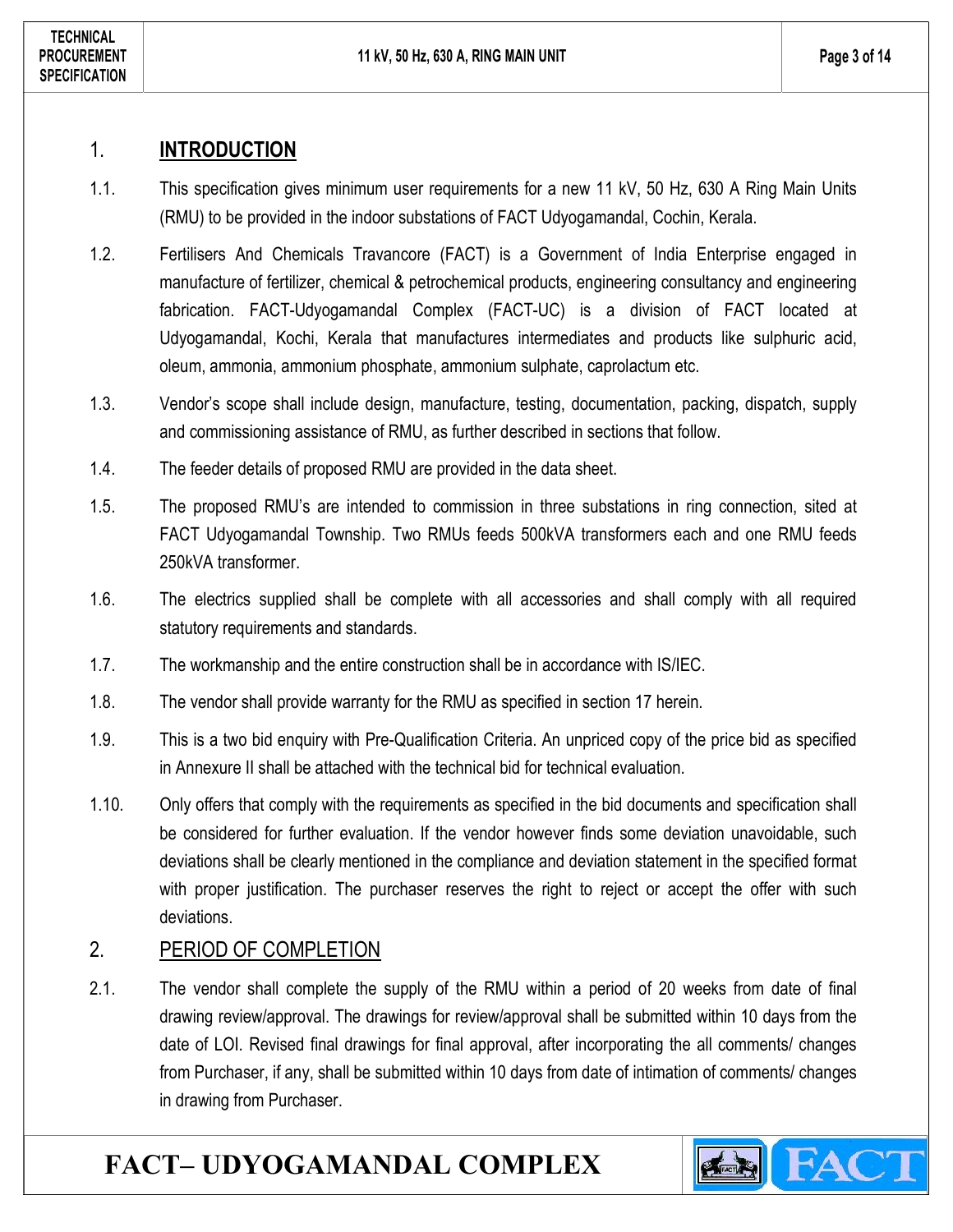- 2.2. Time is of the essence of this contract. The vendor shall complete the supply of the RMU within the time specified above.
- 2.3. All drawings and documents as per Vendor Data Requirement shall be supplied as specified.

#### 3. SCOPE OF SUPPLY

Vendor's scope shall include:

- 3.1. Design, manufacture, testing, documentation, packing, dispatch, supply and commissioning assistance of RMU as specified herein.
- 3.2. Furnishing all drawings and documents as per section 16, 'Vendor Data Requirements'.
- 3.3. Inspection and tests as per section 14.
- 3.4. All necessary accessories including special base frame if required, bolts and nuts shall be supplied by the vendor. However, basic civil foundation and foundation frame, as per GA diagram are under the scope of purchaser.
- 3.5. Any other item that may not be specifically mentioned in this specification but found required for the efficient working of the system and the successful completion of the job.

#### 4. STANDARDS

Unless otherwise specified elsewhere in this Specification, the RMU, Switchboard (Switchgear), Load

Break isolators, Instrument Transformers and other associated accessories shall conform to the latest revisions and amendments thereof to the following standards.

- 1. IEC 62271-200/IS 12729:1988 General requirement for Metal Enclosed Switchgear.
- 2. IEC62271-102&103/IS 9921- Alternating current disconnectors (Load break isolators) and earthing switches.
- 3. IEC 62271-100 & 200/IEC 60056/IS 13118:1991 Specification for Circuit Breaker.
- 4. IEC 60044-1/ IS 2705:1992 Current Transformer.
- 5. IEC 61869-3/ IS 3156:1992 Voltage Transformer.
- 6. IEC 60376 Filling of SF6 gas in RMU.
- 7. Indian Safety Regulations 2010 / Relevant IS.

All other included items shall confirm to latest IEC/IS standards.

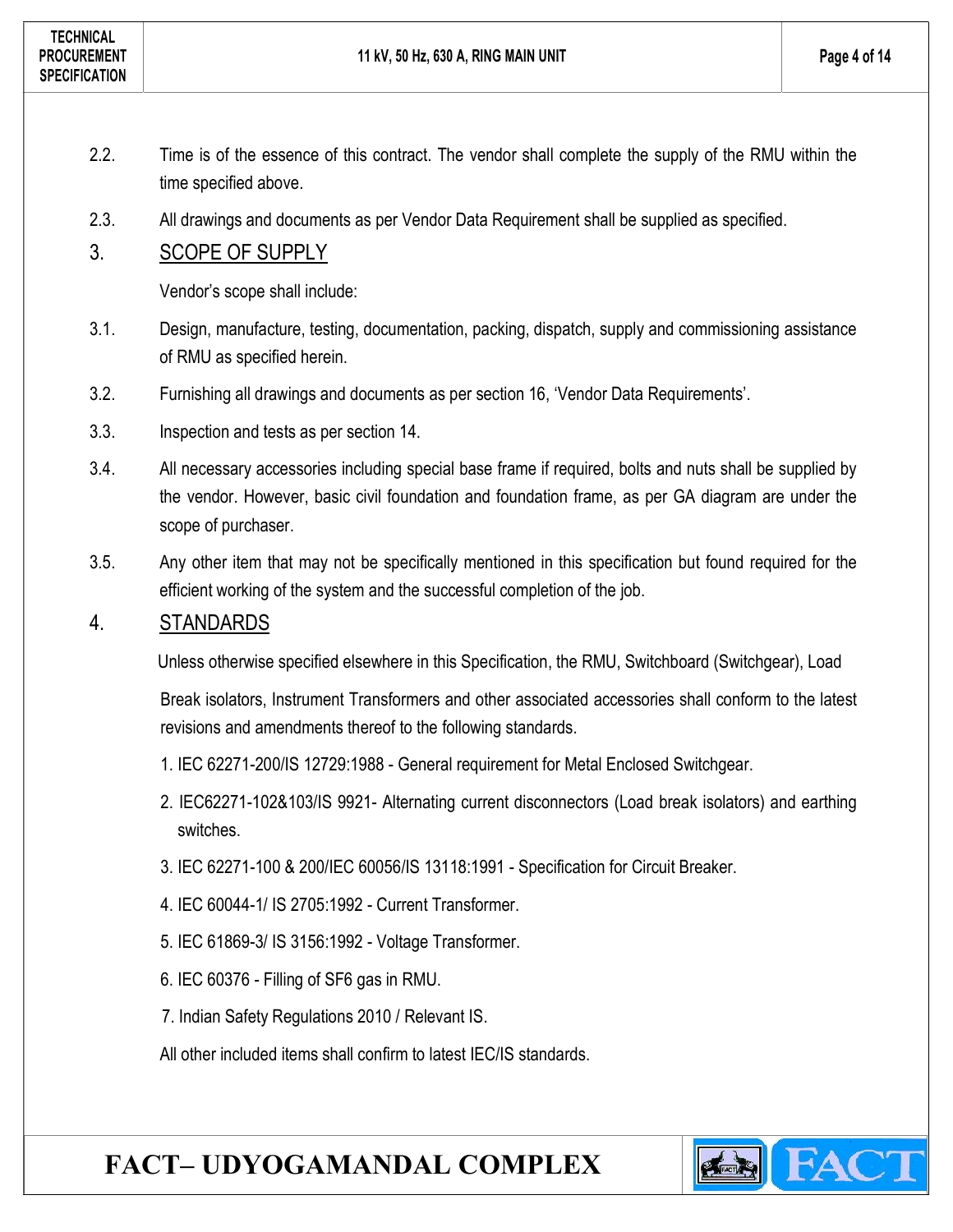**FACT** 

#### 5. GENERAL REQUIREMENTS

- 5.1. The equipment shall operate satisfactorily at the rated load under the service conditions and power supply conditions specified in the data sheets.
- 5.2. The RMU shall be Indoor, floor mounted, single front, non-extensible, free standing type fabricated preferably from CRCA sheet steel folded construction. Thickness of sheet steel for load bearing members, partitions and doors shall be as per manufacturer's standard design. All fasteners used for assembly and fixing of components shall be of corrosion resistant / passivated MS. All components, cable connections, bus bars, etc. shall be easily accessible for maintenance work.
- 5.3. The RMU shall be Louver less design, fully compartmentalized, and dust, damp & vermin proof. Doors and openings shall be provided with neoprene gaskets. Degree of protection for cable chamber, mechanism chamber etc. shall be as per manufacturer's standard design. However Degree of protection for SF6 gas enclosure shall be IP65 (Min).
- 5.4. If a sectionalized construction is adopted for the RMU for ease of transportation, the vertical units shall form a continuous line up of uniform height and front line up when assembled together. Adequate lifting eyes shall be provided on each section.
- 5.5. Individual feeder modules shall be housed in independent and separate enclosed compartments, separated from each other by barriers.
- 5.6. There shall be ample space for connection of incoming and outgoing power cables (sizes mentioned in data sheet). Sufficient clearance shall be maintained between phases and also the frame as per IEC/IS.
- 5.7. There shall be provision for battery back-up with charger for control supplies.
- 5.8. Purchaser shall provide normal 230V, 50Hz AC supply for each RMU to feed the battery charger unit if required. Necessary power supply modules to be engaged by supplier for realizing breaker control supply, other auxiliary supplies, spring charging motor supply etc.
- 5.9. Outgoing feeder is planned as a transformer feeder with Vacuum circuit breaker. Vendor to devise suitable control supply, spring charging motor supply, battery and battery charger.
- 5.10. The SF6 gas enclosure shall be made up of non-magnetic stainless steel.
- 5.11. Pressure relief in the event of internal arc to the bottom only.
- 5.12. Cable compartment also to be type tested for 21kA/1s to ensure the safety of operator.
- 5.13. Any design less than AFLR (Internal arc classification- Front, Lateral & Rear) is not acceptable.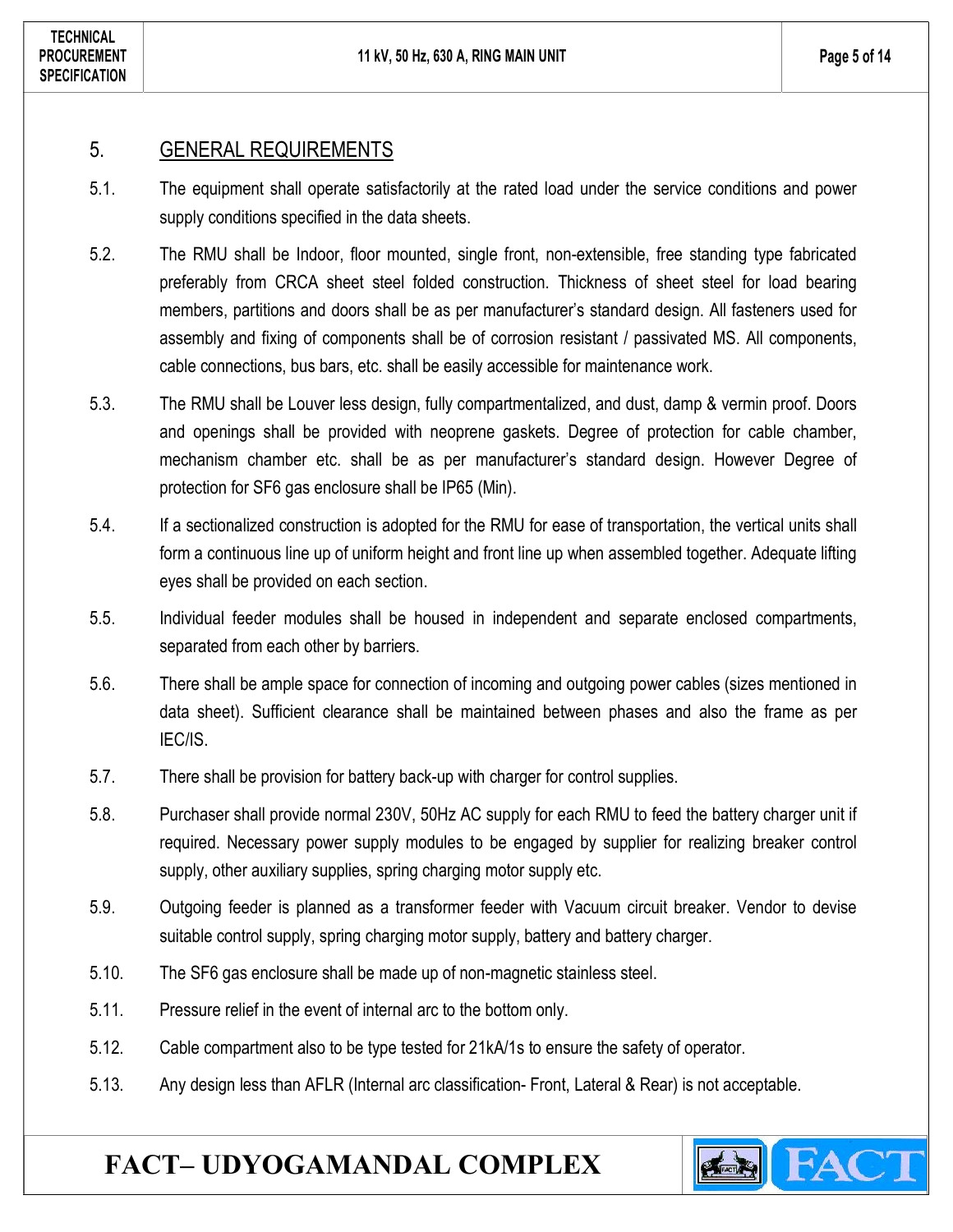- 5.14. Fault Passage Indicator using optical sensor is required.
- 5.15. Voltage presence indicator is required. (Preferably Capacitive voltage detection system).
- 5.16. Gas Density Monitor is required.
- 5.17. Suitable CT, PT for metering and protection is required.
- 5.18. Multifunction meter to view Current, Voltage, Energy, Power factor etc is required.
- 5.19. Transformer protection relay shall be microprocessor based numerical type relay having protection like over current (IDMT), Earth fault (Instantaneous) etc. (Transformer name plate details provided in the data sheet).
- 5.20. Acceptable makes of relays are GE/ABB/SIEMENS/SCHNEIDER/L&T.
- 5.21. All operating positions shall be on the front of the unit and position of each of the switches shall be displayed on a mimic diagram. Clear indicators showing 'ON', OFF' and 'Earth' shall be provided on polycarbonate or metal painted labels. (Sticker type labels are not acceptable).
- 5.22. Meters, Lamps, Switches shall be flush mounting type and shall be installed in easy accessible position within the appropriate chamber on the front of the cubicle. All fixing bolts, screws etc. appearing on the panel shall be so arranged as to present a neat appearance. Door hinges shall be concealed type.
- 5.23. Necessary foundation bolts, nuts and washers shall be supplied along with the equipment.
- 5.24. Unloading of materials to FACT UD store and leading to site shall be done by the purchaser.
- 5.25. Painting shall be as mentioned in the data sheet. Final coat shall be epoxy based. All unpainted parts shall be plated to prevent corrosion.
- 5.26. Special tools if any shall be supplied with of RMU.

#### 6. BUSBARS

- 6.1. Busbars shall be of high conductivity aluminum or copper, rated for 630A continuous current.
- 6.2. The bus bar supports shall be of non-hygroscopic material and shall be mechanically strong.
- 6.3. Appropriate identification shall be provided on the busbars.

#### 7. FEEDER ARRANGEMENT

7.1 RMU shall have two numbers of load break Isolators as incomers and one number of vacuum circuit

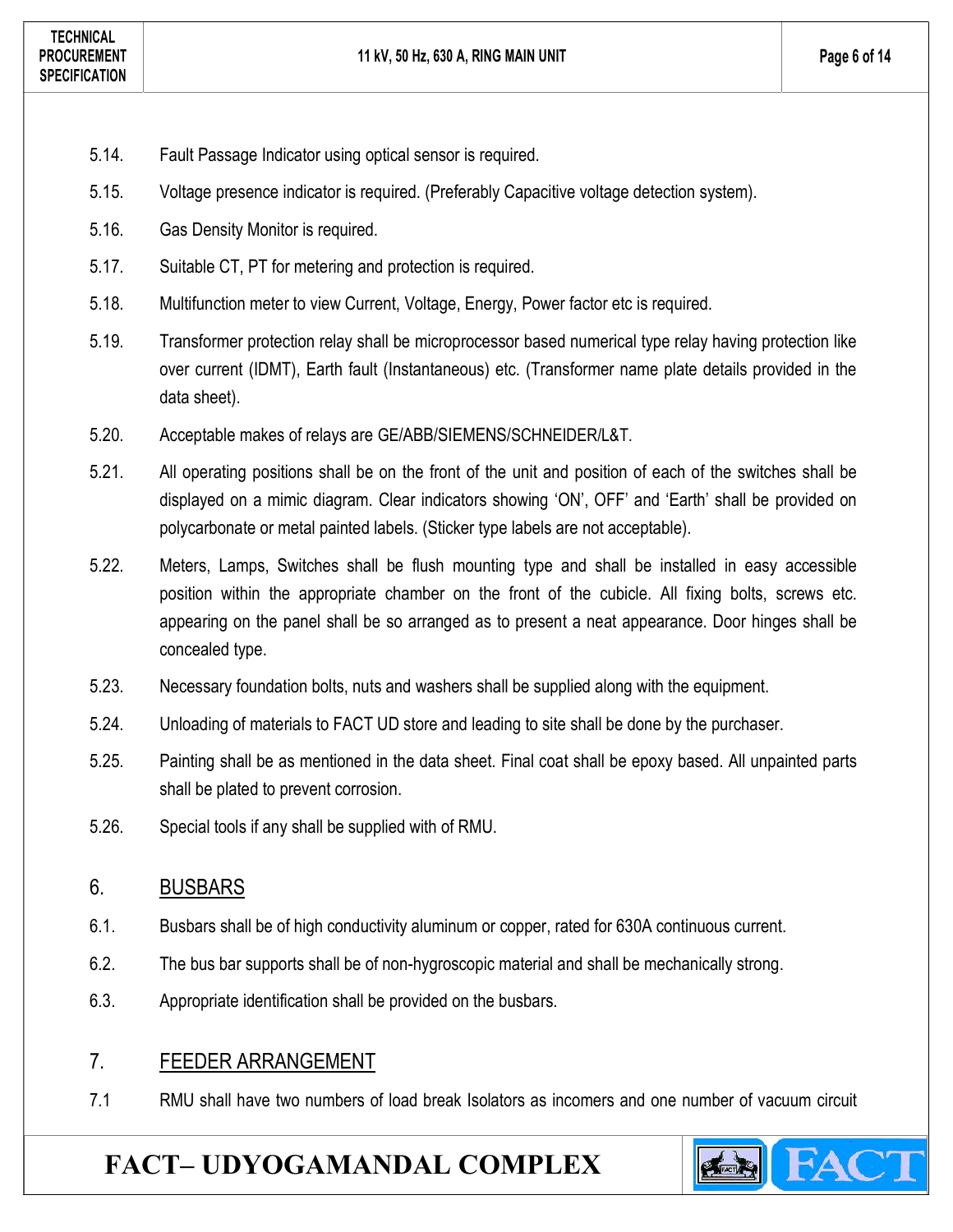breaker as outgoing transformer feeder.

- 7.2 There shall be suitable earthing provision with interlock, for all feeders as per standard manufacturer's design.
- 8. CABLE TERMINATION
- 8.1. Necessary arrangements shall be provided for terminating the cables of the type and size specified in the data sheet.
- 9. INSULATION
- 9.1. All insulating materials shall be non-hygroscopic.

### 10. EARTHING

- 10.1. Earthing shall be as per IS 3043.
- 11. CABLE SWITCH MODULE
- 11.1. The cable switch Module shall be a three position load break Isolator with earthing switch using SF6 gas as an arc quenching medium.
- 11.2. The switch positions shall be close open earthed. In the open position the switch shall satisfy the Isolator requirements.
- 11.3. Position indicators shall be available for load break Isolator and earthing switch.
- 11.4. Mechanical interlocks shall be available between load break Isolator and earthing switch.
- 11.5. Operation of load break Isolator and earthing switch shall be electrical / manual. Suitable control supply for closing/opening mechanism, as per manufacturer's design requirements shall be employed.
- 11.6. The isolating distance between the OFF and the ON position in the load break Isolator should be sufficient to withstand dielectric test as per IS/IEC, so as to have enough isolating distance for ensuring safety during DC injection for Cable testing.

## 12. CABLE COMPARTMENT

- 12.1. All bushings shall be situated at the same height from the floor and shall be protected by a cable compartment cover.
- 12.2. Bushings shall be rated for the specified voltage and current in data sheet.
- 12.3. Bushings shall be suitable to connect single run of cable per phase.
- 13. FUSES
- 13.1. Fuses shall be as per IS/IEC.

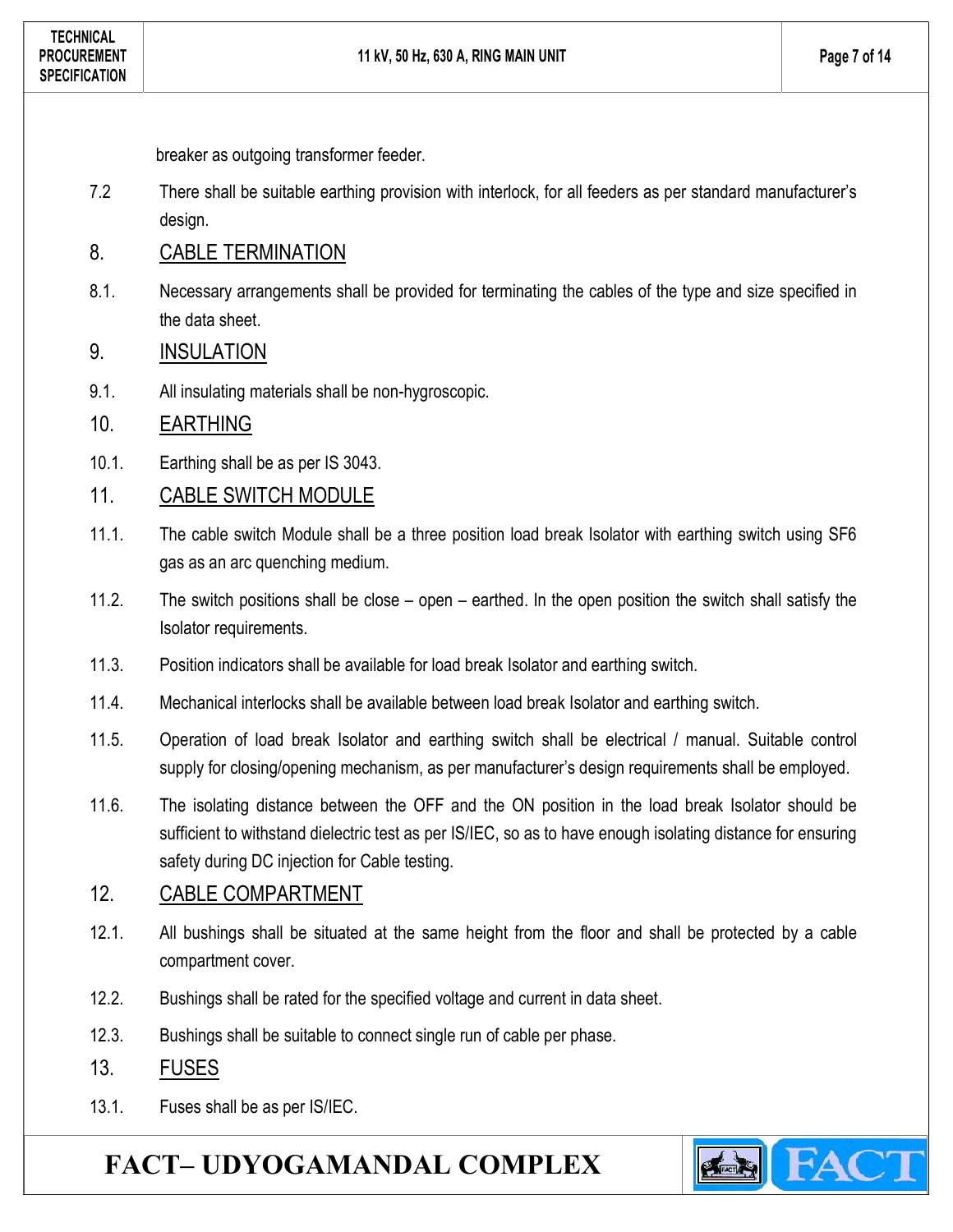#### 14. **INSPECTION AND TESTS**

- 14.1. Comprehensive Inspection and Testing Plan for RMU shall be submitted by the bidder including testing, inspection & witnessing required by the Purchaser. The Comprehensive Inspection and Testing Plan shall be approved by the Purchaser.
- 14.2. Type Test certificates as per IS/IEC shall be provided along with offer.
- 14.3. Routine tests shall be as per IS/IEC.
- 14.4. Bidder shall bear the cost of all the tests.
- 14.5. Bidder shall arrange for a Pre-Dispatch Inspection at manufacturer's works, to be witnessed by representative of purchaser. Bidder shall give 15 days advance intimation to Purchaser for inspection and witnessing of routine tests on completely assembled RMU. Travel and lodging costs shall be borne by the purchase.

### 15. DATA SHEET

| 1                | <b>Service conditions</b>          |                                 |
|------------------|------------------------------------|---------------------------------|
| 1.1              | Location                           | Udyogamandal, Cochin            |
| 1.2              | Humidity Min.                      | 50 %                            |
| 1.3              | Humidity Max.                      | 95 %                            |
| 1.4              | <b>Humidity Design</b>             | 100 % at 40 Degree Celsius      |
| 1.5              | Ambient Temperature °C - Min.      | 19.2                            |
| 1.6              | Ambient Temperature °C - Max.      | 40                              |
| 1.7              | Ambient Temperature °C - Design    | 40                              |
| 1.8              | Environment                        | Tropical atmosphere             |
| 1.9              | Indoor/Outdoor                     | Indoor                          |
| $\overline{2}$   | <b>Power System Details</b>        |                                 |
| 2.1              | Voltage (V)                        | 11 kV                           |
| 2.2              | Frequency (Hz)                     | 50 Hz                           |
| 2.3              |                                    |                                 |
|                  | No. of phases                      | 3                               |
| 3                | <b>GENERAL DATA</b>                |                                 |
| $\overline{3.1}$ | Degree of protection               | As per clause 5.3 of TPS        |
| $\overline{3.2}$ | Execution                          | Single front (with rear access) |
| $\overline{3.3}$ | Incoming/ Outgoing connections     | Cable                           |
| 3.4              | Cable entry- Whether Top or Bottom | Bottom entry                    |
| 3.5              | Cable lugs                         | Not required with switchboard   |
| 3.6              | Compression type cable glands      | Not required                    |

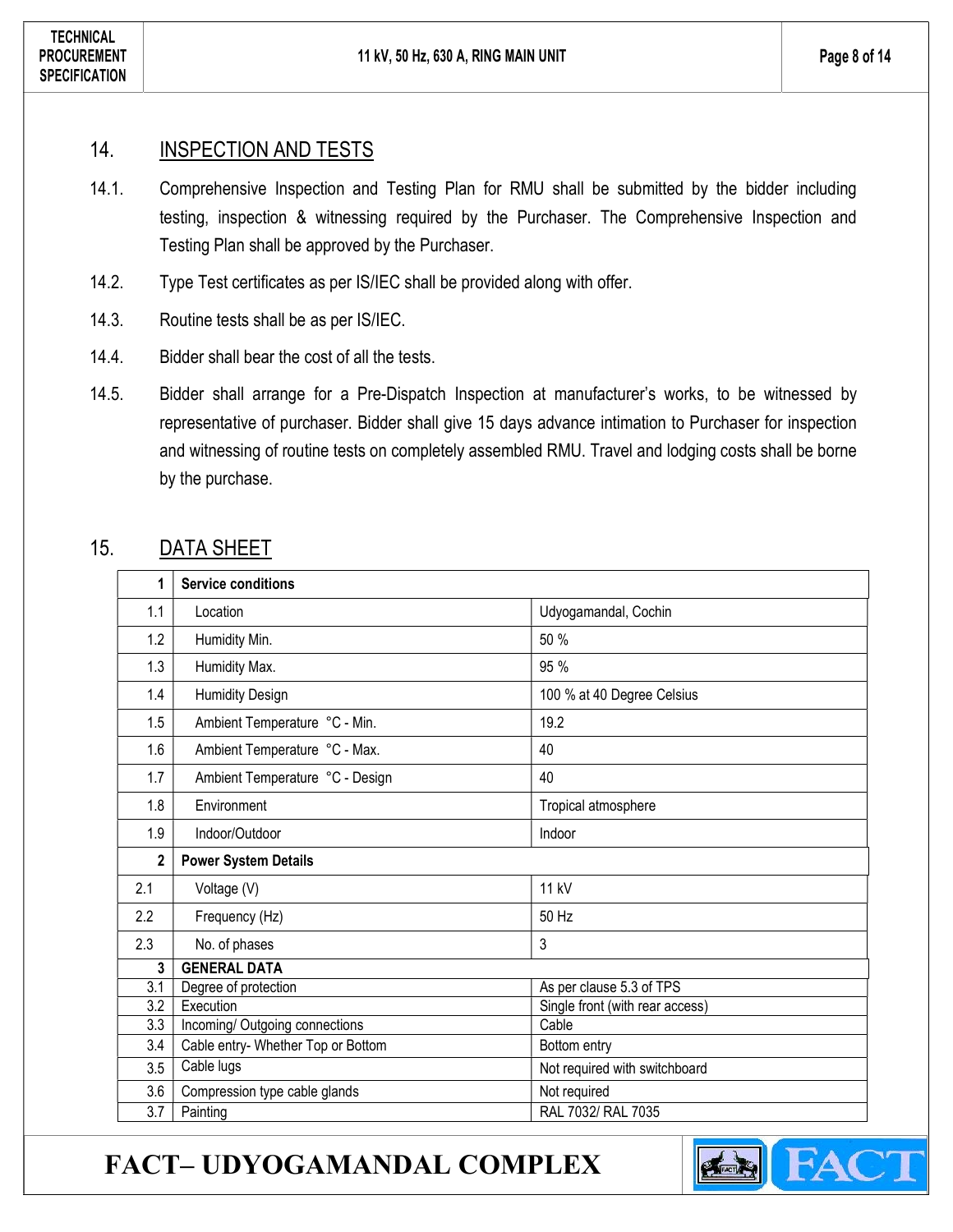| 3.8                     | <b>Busbar continuous Rating</b>                                   |            | 630 Amps |                               |                                                                             |             |             |  |  |
|-------------------------|-------------------------------------------------------------------|------------|----------|-------------------------------|-----------------------------------------------------------------------------|-------------|-------------|--|--|
| 3.9                     | <b>Busbar Short time Rating</b>                                   |            |          | 21 KA for 1 sec               |                                                                             |             |             |  |  |
| 4                       | <b>INCOMER PANEL</b>                                              |            |          |                               |                                                                             |             |             |  |  |
| 4.1                     | Type of feeder                                                    |            |          |                               | Load Break Isolator with earth switch.                                      |             |             |  |  |
| 4.2                     | Rating                                                            |            |          |                               | 630 Amps                                                                    |             |             |  |  |
| 4.3                     | No. of feeders                                                    |            |          |                               | $\overline{2}$                                                              |             |             |  |  |
| 4.4                     | No. of Poles                                                      |            |          |                               | 3(R, Y, B)                                                                  |             |             |  |  |
| 4.5                     | Short time Rating                                                 |            |          |                               | 21 KA for 1 Sec                                                             |             |             |  |  |
| 4.6                     | Arc Quenching Medium                                              |            |          |                               | SF <sub>6</sub>                                                             |             |             |  |  |
| 4.7                     | Earth Switch                                                      |            |          |                               | Regd.                                                                       |             |             |  |  |
| 4.8                     | Interlocks                                                        |            |          |                               | Regd.                                                                       |             |             |  |  |
| 4.9                     | Padlock                                                           |            |          |                               | Regd.                                                                       |             |             |  |  |
| 4.10                    | Operation Indication (On/Off/Earth)                               |            |          |                               | Regd.                                                                       |             |             |  |  |
| 5                       | <b>OUTGOING PANEL</b>                                             |            |          |                               |                                                                             |             |             |  |  |
| 5.1                     | Type of feeder                                                    |            |          |                               | Vacuum circuit breaker followed by offload disconnector                     |             |             |  |  |
|                         |                                                                   |            |          |                               | switch with earthing switch at outgoing end, having<br>suitable interlocks. |             |             |  |  |
| 5.2                     |                                                                   |            | 630 Amps |                               |                                                                             |             |             |  |  |
|                         | Rating                                                            |            |          |                               |                                                                             |             |             |  |  |
| 5.3                     | No of feeders                                                     |            |          | 1                             |                                                                             |             |             |  |  |
| 5.4                     | Short time Rating                                                 |            |          | 21 KA for 1 Sec               |                                                                             |             |             |  |  |
| $\overline{5.5}$        | No. of Poles                                                      |            |          |                               | 3(R, Y, B)                                                                  |             |             |  |  |
| 5.6                     | Arc quenching Medium                                              |            |          |                               | Vacuum                                                                      |             |             |  |  |
| $\overline{5.7}$        | Earth Switch                                                      |            |          |                               | Regd.                                                                       |             |             |  |  |
| 5.8<br>$\overline{5.9}$ | Interlocks                                                        |            |          |                               | Regd.                                                                       |             |             |  |  |
| 5.10                    | Padlock                                                           |            |          |                               | Regd.                                                                       |             |             |  |  |
| 6                       | Operation Indication (On/Off/Earth)<br><b>TRANSFORMER DETAILS</b> |            |          |                               | Regd.                                                                       |             |             |  |  |
|                         |                                                                   |            |          | HV                            |                                                                             |             | LV          |  |  |
|                         | Location                                                          | kVA rating |          | Voltage (V)                   | Current (A)                                                                 | Voltage (V) | Current (A) |  |  |
| 6.1                     | Substation #1                                                     |            |          |                               |                                                                             |             |             |  |  |
| 6.2                     | Substation #4                                                     | 500        |          | 11000                         | 26.24                                                                       | 433         | 666.69      |  |  |
| 6.3                     | Substation #2                                                     | 250        | 11000    |                               | 13.12                                                                       | 416         | 347         |  |  |
| 7                       | <b>CABLE DETAILS</b>                                              |            |          |                               |                                                                             |             |             |  |  |
| 7.1                     | 11kV XLPE Aluminium Armoured<br><b>Type</b>                       |            |          |                               |                                                                             |             |             |  |  |
| 7.2                     | Size                                                              |            |          |                               |                                                                             |             |             |  |  |
|                         | <b>OUTGOING FEEDER</b><br><b>INCOMER#1</b><br><b>INCOMER#2</b>    |            |          |                               |                                                                             |             |             |  |  |
|                         | RMU #1 (Substation #1)<br>1X3X150 Sq.mm                           |            |          | 1X3X150 Sq.mm<br>1X3X95 Sq.mm |                                                                             |             |             |  |  |
|                         | RMU #2 (Substation #2)<br>1X3X150 Sq.mm                           |            |          | 1X3X95 Sq.mm<br>1X3X150 Sq.mm |                                                                             |             |             |  |  |
|                         | RMU #3 (Substation #4)                                            |            |          | 1X3X150 Sq.mm                 | 1X3X150 Sq.mm<br>1X3X95 Sq.mm                                               |             |             |  |  |

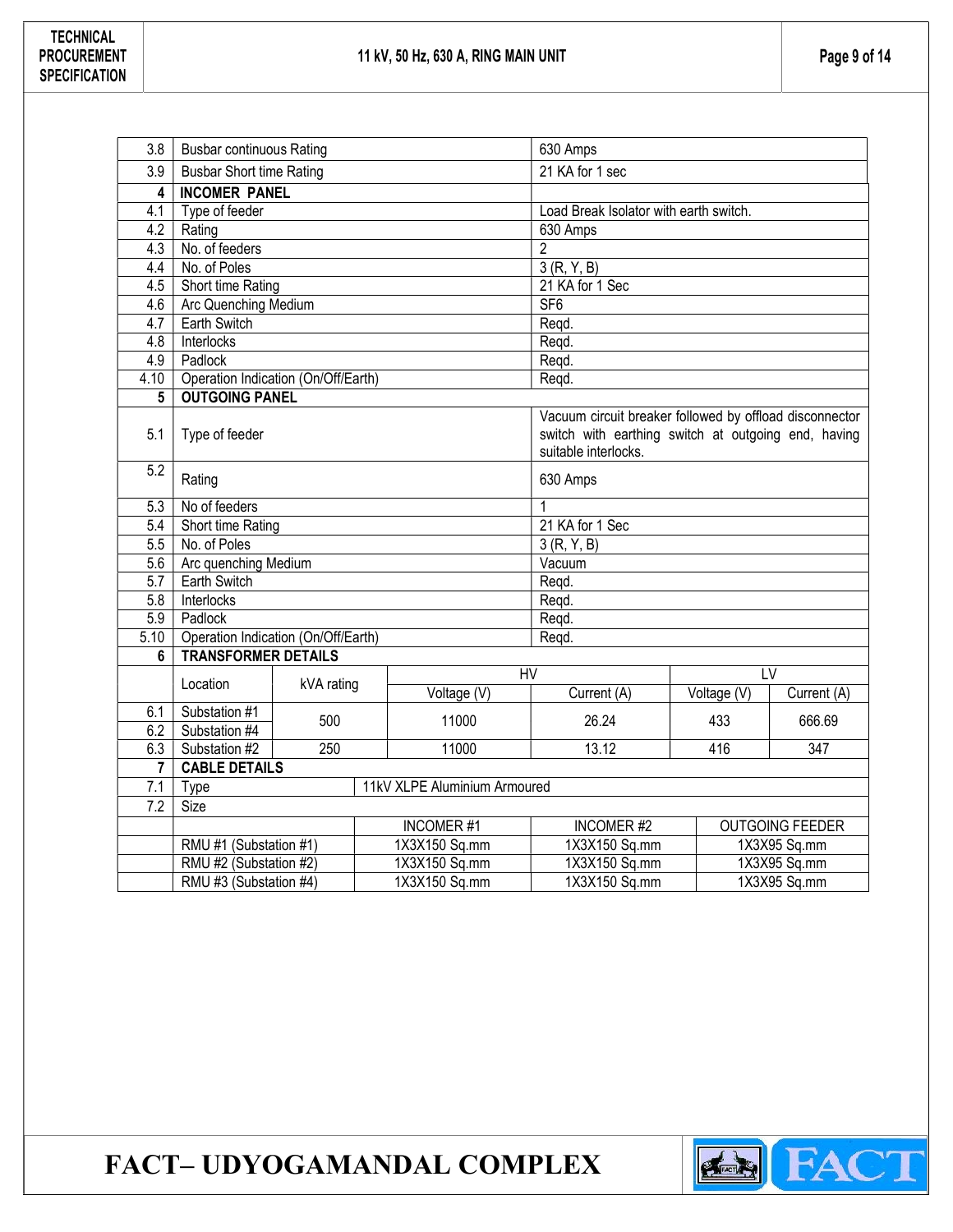## 16. VENDOR DATA REQUIREMENTS

|                 |                                                                                                              | With offer |               | After LOI/PO    |                     | Final           |                      |
|-----------------|--------------------------------------------------------------------------------------------------------------|------------|---------------|-----------------|---------------------|-----------------|----------------------|
| SI. No.         | Description<br>copies                                                                                        |            | Date          | No.of<br>copies | Date                | No.of<br>copies | Date                 |
| 1               | Duly filled in Technical Particulars of RMU, as<br>per Annexure 1                                            | S          | With tech bid |                 |                     |                 |                      |
| $\overline{2}$  | Signed copy of Technical Procurement<br>Specification                                                        | S          | With tech bid |                 |                     |                 |                      |
| 3               | Dimensioned general arrangement drawing<br>with catalogue/brochure.                                          | S          | With tech bid | S               | 10 days<br>from LOI | S/1P            | As per<br>Clause 2.1 |
| 4               | Foundation plan, showing cutouts/floor<br>openings, foundation pockets etc. along with<br>outline dimensions |            |               | S               | 10 days<br>from LOI | S/1P            | As per<br>Clause 2.1 |
| 5               | Single line diagram                                                                                          | S          | With tech bid | S               | 10 days<br>from LOI | S/1P            | As per<br>Clause 2.1 |
| 6               | Schedule of materials / components, with<br>quantity, rating, type, make, etc.                               | S          | With tech bid | S               | 10 days<br>from LOI | S/1P            | As per<br>Clause 2.1 |
| 7               | <b>Type Test Certificates</b>                                                                                | S          | With tech bid |                 |                     |                 |                      |
| 8               | Inspection and Testing Plan                                                                                  |            |               | S               | 10 days<br>from LOI | S               | As per<br>Clause 2.1 |
| 9               | Routine test certificates.                                                                                   |            |               |                 |                     | S/1P            | Along with<br>Panel  |
| 10 <sup>°</sup> | Duly filled and signed Compliance statement<br>as per format attached.                                       | S          | With tech bid |                 |                     |                 |                      |
| 11              | Unpriced copy of price bid.                                                                                  | S          | With tech bid |                 |                     |                 |                      |

Notes:

- $-$  S : Soft copy, P: Printout
- Vendor shall fill in proposed lead time if different from the required lead time.

## 17. WARRANTY

- 17.1. The vendor shall provide warranty for the entire RMU and accessories, for a period of 12 months from the date of commissioning or 18 months from date of dispatch, whichever is earlier.
- 17.2. Vendor shall be fully responsible for proper design, manufacture, testing, packing, dispatch and supply of complete system including all accessories.
- 17.3. Equipment and its components shall be covered under warranty against faulty design, defective / improper materials poor workmanship or failure from normal use during the warranty period. The warranty shall also cover all bought-out items by the vendor, for the same period mentioned.
- 17.4. Vendor shall have full defect liability during the warranty period. It shall be obligatory on the part of vendor to modify and/ or replace any hardware completely at vendor's cost, in case any malfunction is revealed during the warranty period.
- 17.5. Other warranty terms shall be as stated in the Terms and Conditions governing the Purchase Order.

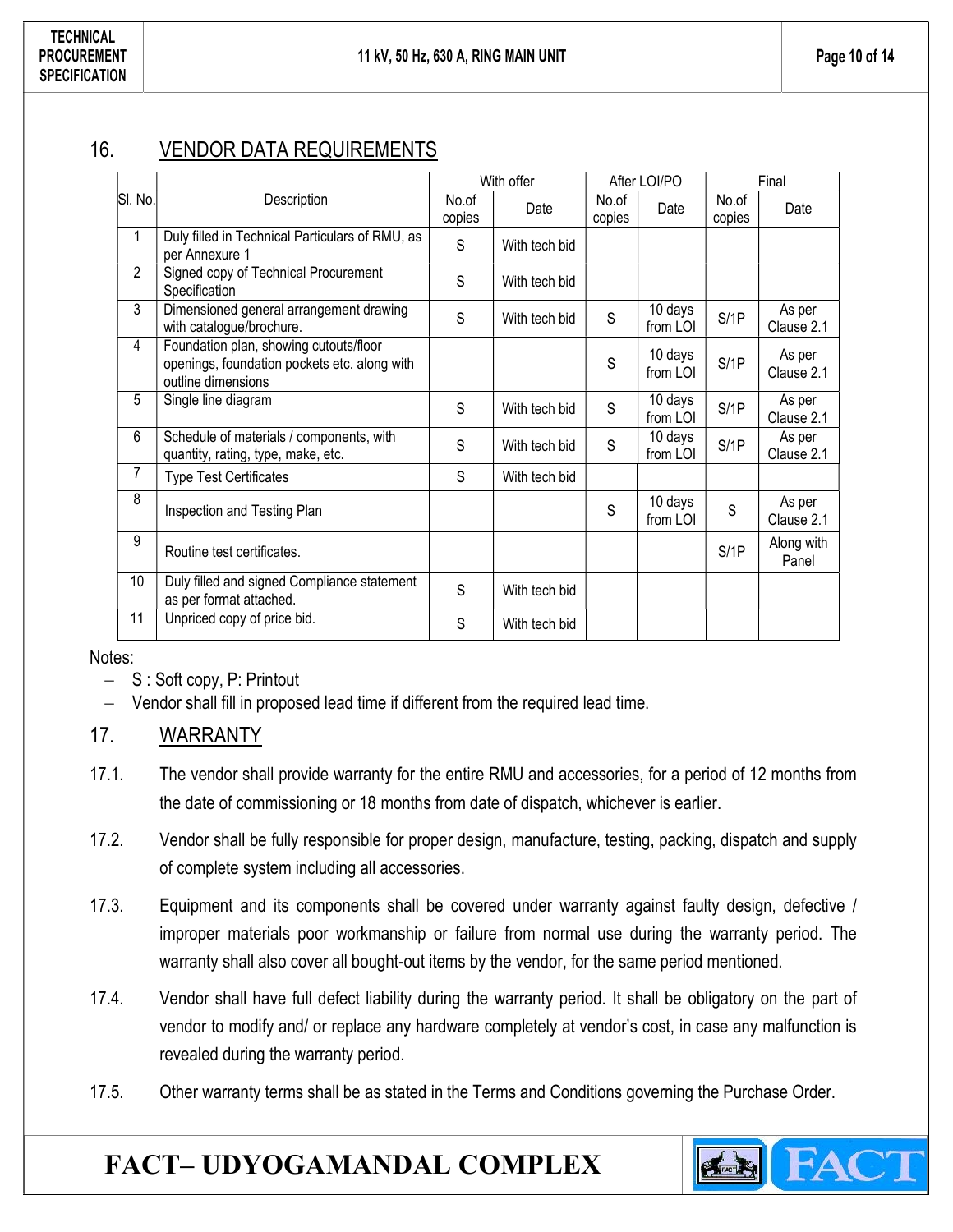#### ANNEXURE I TECHNICAL PARTICULARS (TO BE FILLED BY VENDOR)

| 1.0  | Maker's name                                                                    |  |  |  |  |
|------|---------------------------------------------------------------------------------|--|--|--|--|
| 2.0  | Rated voltage                                                                   |  |  |  |  |
| 3.0  | Nominal current rating of RMU                                                   |  |  |  |  |
| 4.0  | <b>Bus bar details</b>                                                          |  |  |  |  |
| 4.1  | Location of bus bar W.R.T Switch Board                                          |  |  |  |  |
| 4.2  | Material & grade                                                                |  |  |  |  |
| 4.3  | Size, shape and number of bars per phase                                        |  |  |  |  |
| 4.4  | Rated current in amps                                                           |  |  |  |  |
| 4.5  | Short circuit withstand current in KA for 1 sec                                 |  |  |  |  |
| 4.6  | Clearance of bus bar in SF6-Phase to phase                                      |  |  |  |  |
| 4.7  | Clearance of bus bar in SF6-Phase to earth                                      |  |  |  |  |
| 4.8  | Details of Busbar insulation                                                    |  |  |  |  |
| 4.9  | Type of bus bar support                                                         |  |  |  |  |
| 4.10 | Colour coding for Phase Busbars                                                 |  |  |  |  |
| 5.0  | <b>Constructional details</b>                                                   |  |  |  |  |
| 5.1  | Sheet steel type used                                                           |  |  |  |  |
| 5.2  | Thickness of door in mm                                                         |  |  |  |  |
| 5.3  | Thickness of load bearing members in mm                                         |  |  |  |  |
| 5.4  | Thickness of base frame in mm                                                   |  |  |  |  |
| 5.5  | No. of sections                                                                 |  |  |  |  |
| 5.6  | Dimensions in mm of each section<br>(Length X Depth X Height)                   |  |  |  |  |
| 5.7  | Weight of each section in KG                                                    |  |  |  |  |
| 5.8  | Overall dimensions in mm of the entire switchboard<br>(Length X Depth X Height) |  |  |  |  |
| 5.9  | Weight of the entire switchboard in KG                                          |  |  |  |  |
| 6.0  | <b>Other details</b>                                                            |  |  |  |  |
| 6.1  | Degree of protection for SF6 gas enclosure                                      |  |  |  |  |
| 6.2  | SF6 gas enclosure material                                                      |  |  |  |  |
| 6.3  | Pressure relief vent position                                                   |  |  |  |  |
| 6.4  | Details of Relay                                                                |  |  |  |  |
| 6.5  | Whether Internal arc classification is AFLR (Yes/No)                            |  |  |  |  |
| 6.6  | Gas Density Monitor (Yes/No)                                                    |  |  |  |  |
| 6.7  | Voltage presence indicator (Yes/No)                                             |  |  |  |  |
| 6.8  | Fault Passage Indicator (Yes/No)                                                |  |  |  |  |

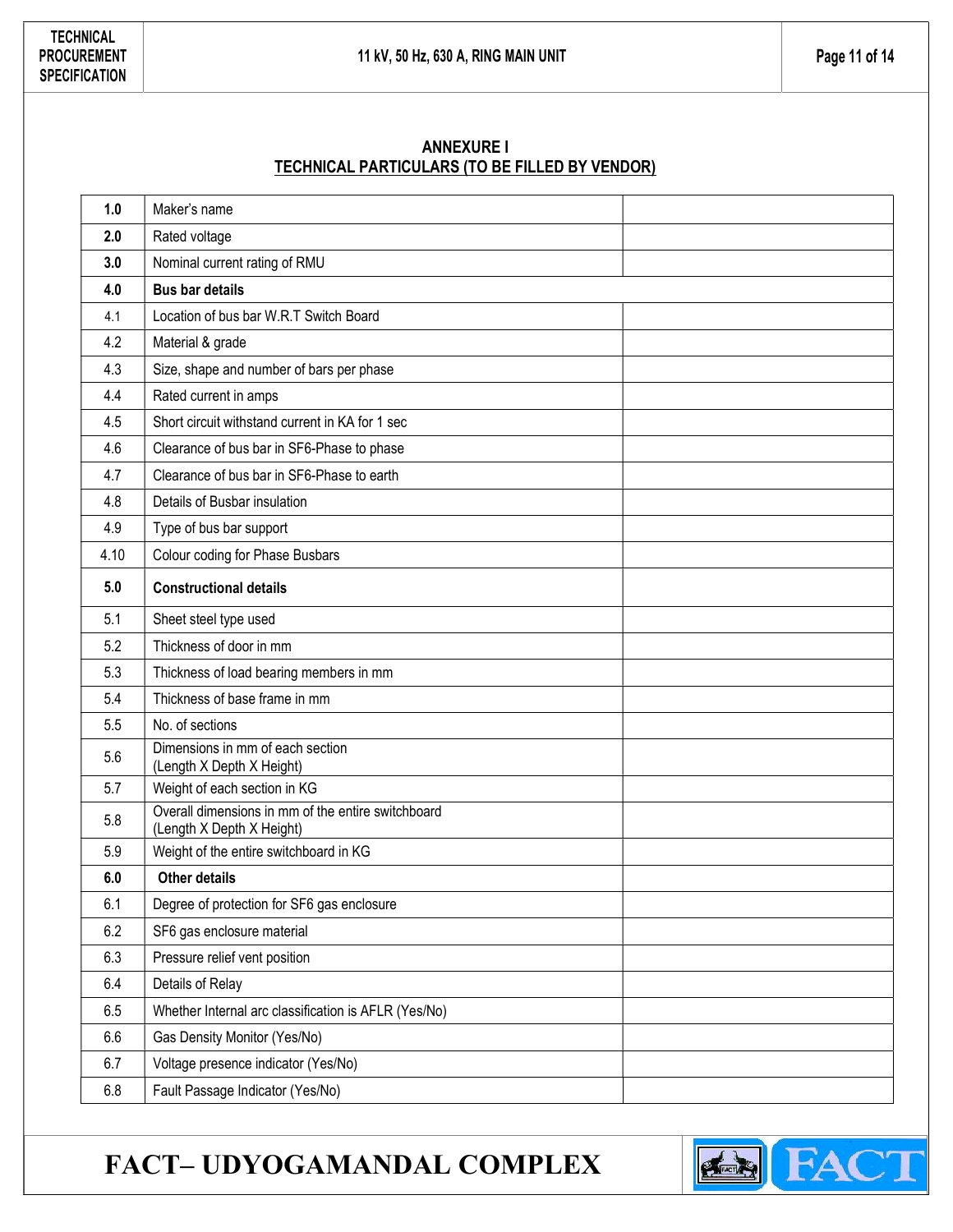| 6.9  | Signed and sealed TPS (Yes/No)                  |  |
|------|-------------------------------------------------|--|
| 6.10 | Signed and sealed Compliance Statement (Yes/No) |  |
| 6.11 | Type test certificates attached (Yes/No)        |  |

#### ANNEXURE II PRICE BID FORMAT

| SI.No          | Code                           | Item                                                                                                                                                                                                                                                                                                                                | Quantity | <b>Unit</b><br><b>Price</b><br>(Rs) | <b>Total</b><br><b>Price</b><br>(Rs) |
|----------------|--------------------------------|-------------------------------------------------------------------------------------------------------------------------------------------------------------------------------------------------------------------------------------------------------------------------------------------------------------------------------------|----------|-------------------------------------|--------------------------------------|
| 1              | 672104101                      | Design, Manufacture, Testing and Supply<br>of fully wired up 11 kV Ring Main Unit<br>consisting of two Incomer Load Break<br>Isolators and one outgoing vacuum circuit<br>breaker (3 pole, 11 kV, 630 A) having<br>earthing provision, complete with all<br>accessories as per detailed specifications<br>attached (TPS-RMU-TS-01). | 3 Set    | $^\star$                            | $\star$                              |
| $\overline{2}$ | <b>New</b><br>activity<br>code | Supervision for commissioning of 11kV<br>RMU as per TPS-RMU-TS-01<br>(Approximately 3 days for 3 units)                                                                                                                                                                                                                             | LS       | $^\star$                            | $\star$                              |

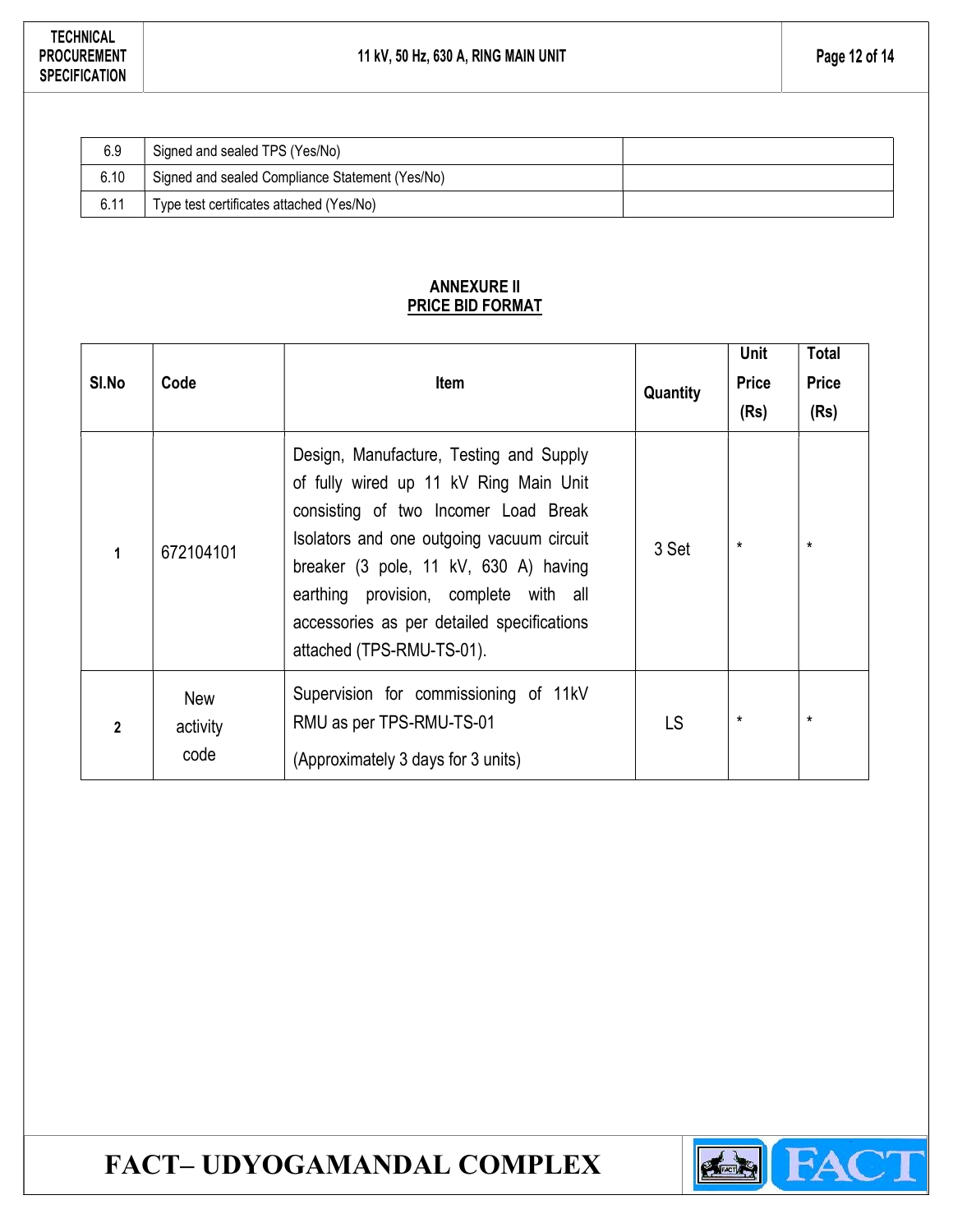#### ANNEXURE III COMPLIANCE STATEMENT

ENQUIRY No:

We state that our Quotation No………………………………………is in full compliance with the documents issued against the Enquiry No: -----------------------------------------except for the deviations listed below.

#### LIST OF DEVIATIONS

| SI.<br>No | Description | Reason for deviation |
|-----------|-------------|----------------------|
|           |             |                      |
|           |             |                      |
|           |             |                      |
|           |             |                      |
|           |             |                      |
|           |             |                      |
|           |             |                      |
|           |             |                      |

Name of Vendor:

We have read, understood and accepted the terms and conditions of the enquiry as given in the Technical procurement Specification, Annexures, Terms and Conditions for Purchase attached with the tender documents, except for the deviations distinctively listed above.

Date: Name & Designation Seal & Signature Seal & Signature